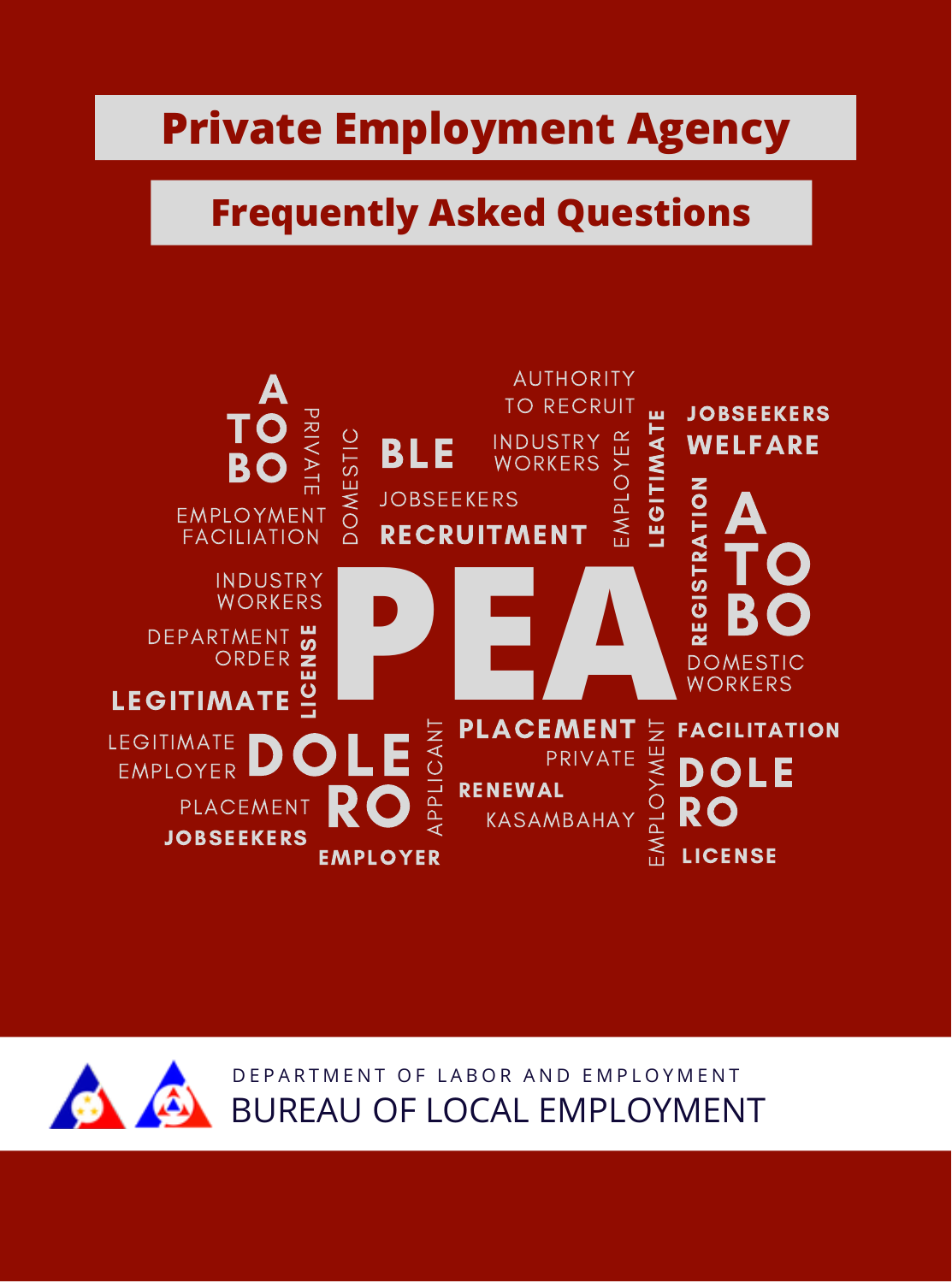# **About the FAQ**

This Frequently Asked Questions (FAQ) flyer provides basic information on the rules and regulations governing recruitment and placement of industry and domestic workers by Private Employment Agencies (PEAs) for local employment (Department Order Nos. 216 and 217, Series of 2020).

This document is published by the Bureau of Local Employment in December 2021. The Bureau endeavors to protect the welfare of Filipino workers through Local Employment Regulation, specifically the participation of private individuals and entities in the recruitment and placement of workers for local employment.

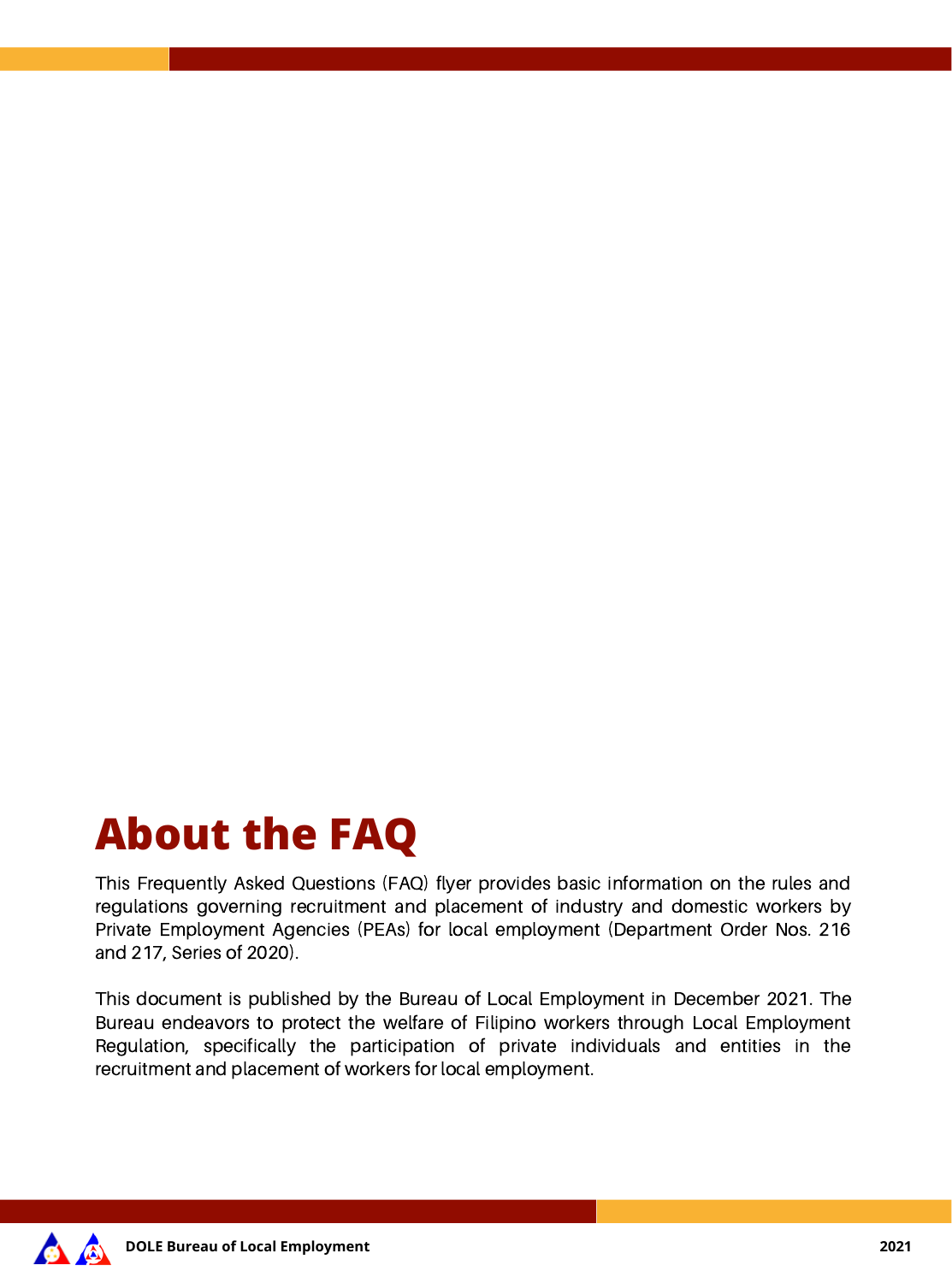## **FOR JOBSEEKERS**

## **WHAT IS A PRIVATE EMPLOYMENT AGENCY?**

A Private Employment Agency (PEA) is any individual, partnership, corporation or entity licensed by the Department of Labor and Employment to engage in the recruitment and placement of workers for local employment. It serves as the link between jobseekers and employers.

#### **ANO ANG PRIVATE EMPLOYMENT AGENCY?**

Ang isang Private Employment Agency (PEA) ay sinumang indibidwal, magkasosyo o korporasyon na pinagkalooban ng lisensya ng Department of Labor and Employment sa larangan ng *recruitment* at *placement* ng mga manggagawa para sa lokal na trabaho. Nagsisilbi silang tulay sa pagitan ng mga aplikante at *employer*.

#### **HOW DO PEAS HELP JOBSEEKERS?**

Licensed PEAs help in employment facilitation through traditional modes of recruitment and placement. Their license is a hallmark of their compliance with government requirements and qualifications to ensure that the welfare of jobseekers are protected.

## **PAANO NAKAKATULONG ANG MGA PEA SA MGA NAGHAHANAP NG TRABAHO?**

Ang mga lisensyadong PEA ay nakatutulong sa pagpapadali ng paghahanap ng trabaho gamit ang mga tradisyonal na paraan ng recruitment at placement. Ang kanilang lisensya ay ebidensya ng kanilang pagsunod sa mga dokumento at kwalipikasyon na hinihingi ng gobyerno para masigurado ang kapakanan ng mga aplikante.

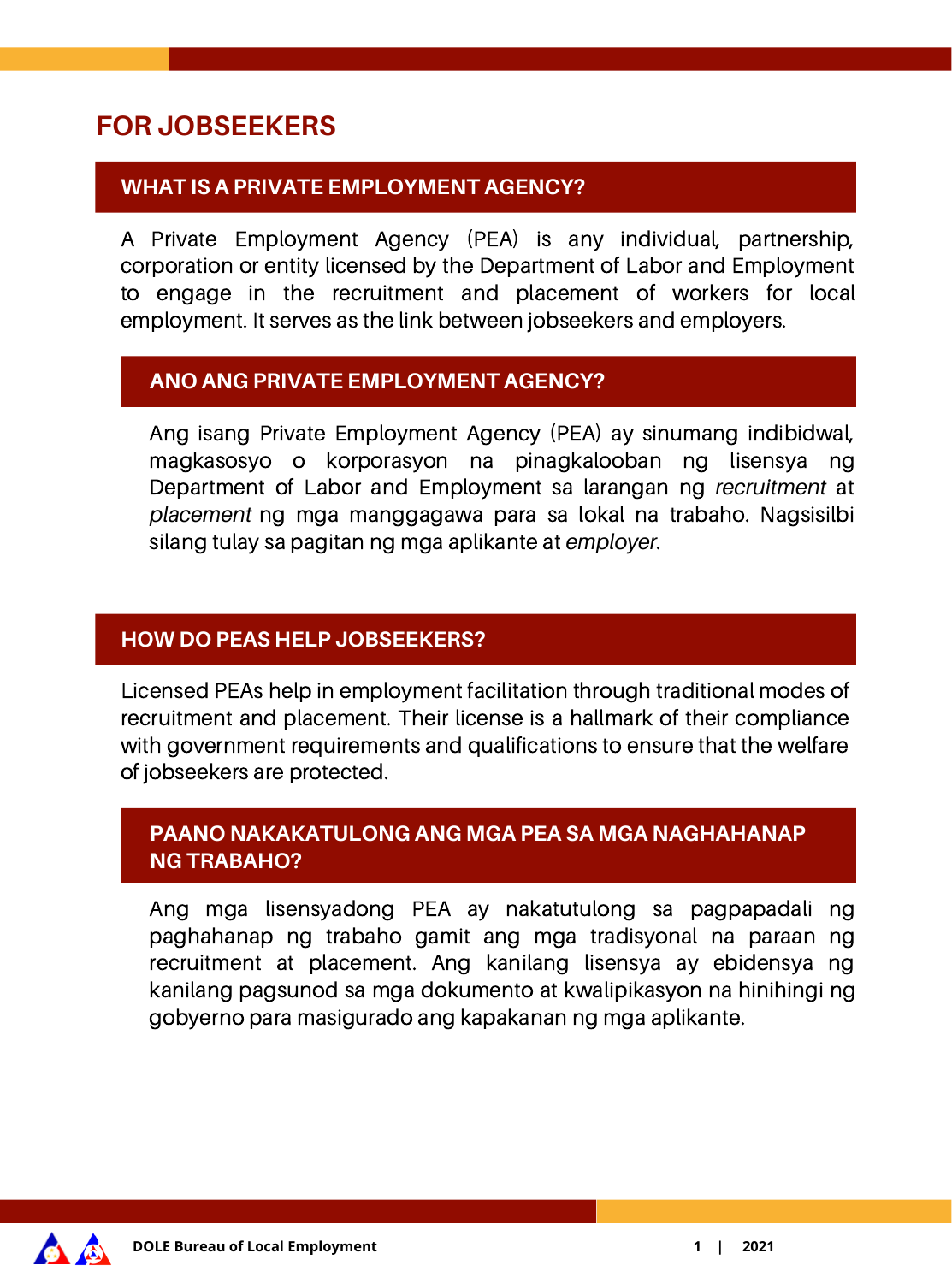#### **ARE THERE SPECIFIC JOBS/OCCUPATIONS THAT PEAS CATER TO?**

There are two types of workers that PEAs cater to:

- Domestic workers or kasambahays any person who falls under the enumeration provided in the Domestic Workers Act or Batas Kasambahay; and
- Industry workers any person not engaged in domestic work within an employment relationship or not falling under the enumeration provided under the Domestic Workers Act or Batas Kasambahay.

#### **MAYROON BANG PARTIKULAR NA TRABAHO O MGA MANGGAGAWA NA SINESERBISYUHAN NG MGA PEA?**

Mayroong dalawang uri ng mga manggagawa na sineserbisyuhan ng mga PEA:

- Domestic workers o mga kasambahay mga indibidwal na kabilang sa listahang nakasaad sa Domestic Workers Act o Batas Kasambahay; at
- Industry workers mga indibidwal na hindi kabilang sa listahan sa ilalim ng Domestic Workers Act o Batas Kasambahay

#### **ARE ALL EMPLOYMENT AGENCIES LEGITIMATE?**

Only those that are compliant with the requisites under DOLE Department Order Nos. 216 and 217 and issued with a valid license by the DOLE are legitimate.

#### **LAHAT BA NG EMPLOYMENT AGENCY AY LEHITIMO?**

Tanging ang mga PEA na nakapasa sa mga kinakailangang dokumento sa ilalim ng DOLE DO Nos. 216 at 217 at nabigyan ng lisensya ng DOLE ang lehitimo.

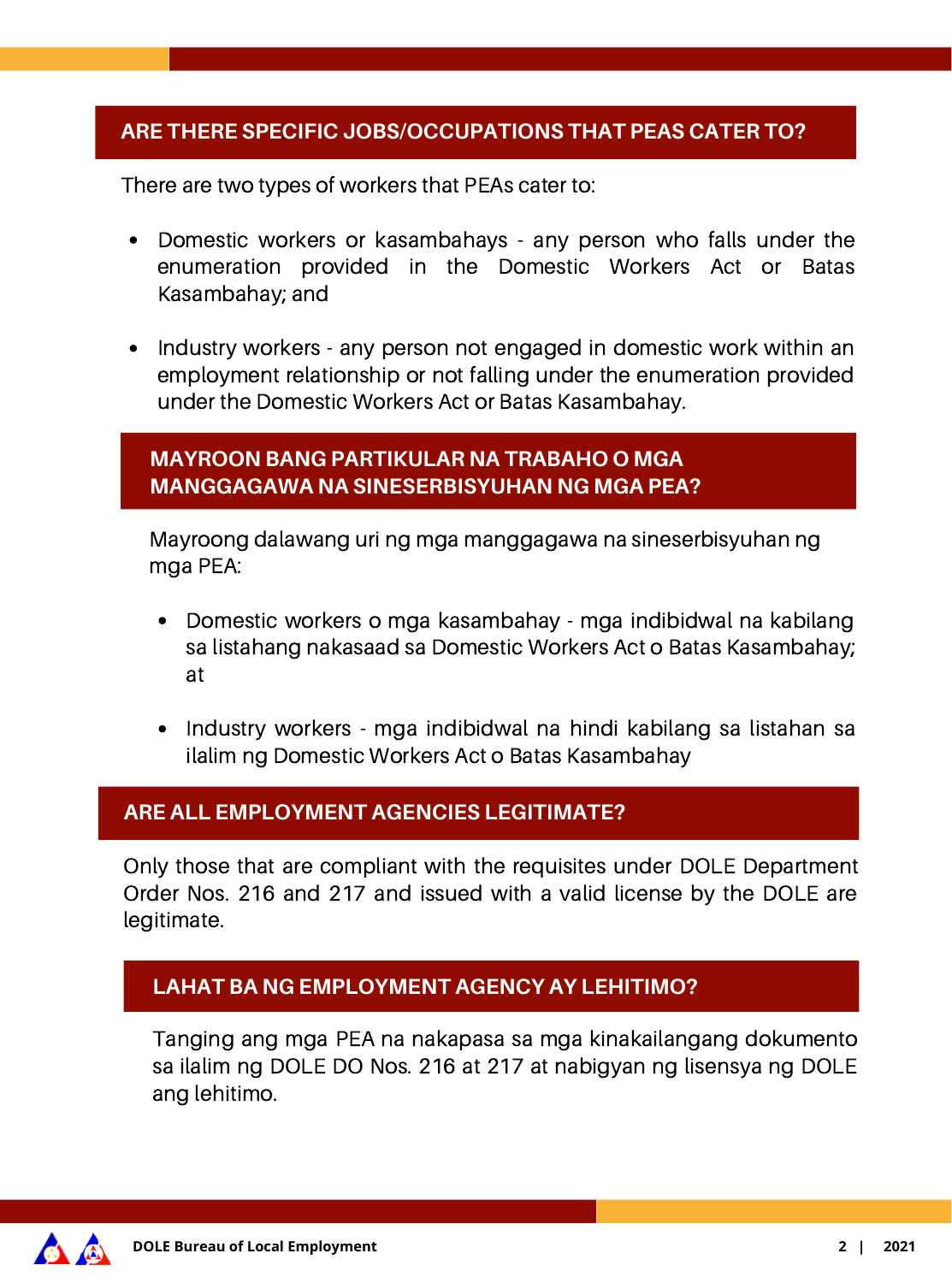#### **WHAT IS THE DIFFERENCE BETWEEN APPLYING THROUGH A PEA AND DIRECT HIRING?**

When a jobseeker applies through a PEA, the PEA takes on the role of facilitating the recruitment and placement of an applicant and communicates with both the potential employee and employer. On the other hand, direct hiring is when a company does not utilize the services of a PEA in sourcing and looking for potential employees and the hiring process is done solely by the company.

#### **ANO ANG PAGKAKAIBA NG PAGHAHANAP NG TRABAHO SA PAMAMAGITAN NG PEA SA DIRECT HIRING?**

Ang PEA ay nagsisilbing tulay para sa mas maayos na *recruitment* at *placement* ng isang aplikante. Ang PEA ang nakikipag-ugnayan sa pagitan ng potensyal na aplikante at *employer*. Samantala, ang kumpanya na hindi gumagamit ng PEA para sa paghahanap ng mga posibleng empleyado at direktang namimili ng mga potensyal na aplikante, ito ay tinatawag na *direct hiring*.

#### **WHY IS IT IMPORTANT THAT A PEA IS LICENSED?**

The valid license of a PEA is a proof of its due compliance with relevant rules and laws on recruitment and placement. By applying for a license, the PEA holds itself accountable for any issues that may arise from the nature of its business by virtue of its Affidavit of Undertaking. Through the issuance of a license under its name, the PEA subjects itself to regulations by the government, thus contributing to the efforts of curbing illegal recruitment.

#### **BAKIT IMPORTANTENG LISENSYADO ANG PEA?**

Ang lisensya ng isang PEA ay ebidensya ng kanyang pagsunod sa mga alituntunin at batas sa *recruitment* at *placement*. Sa pagkuha ng lisensya, pinatutunayan ng PEA na malugod siyang pumapayag na managot kung may mga kasong magmumula sa uri ng kanyang negosyo sa bisa ng *oath of undertaking.* Sa pamamagitan ng pagbibigay ng isang lisensya, ang PEA ay nasasailalim mismo sa regulasyon ng gobyerno at makakatulong sa pagsisikap na wakasan ang *illegal recruitment.*

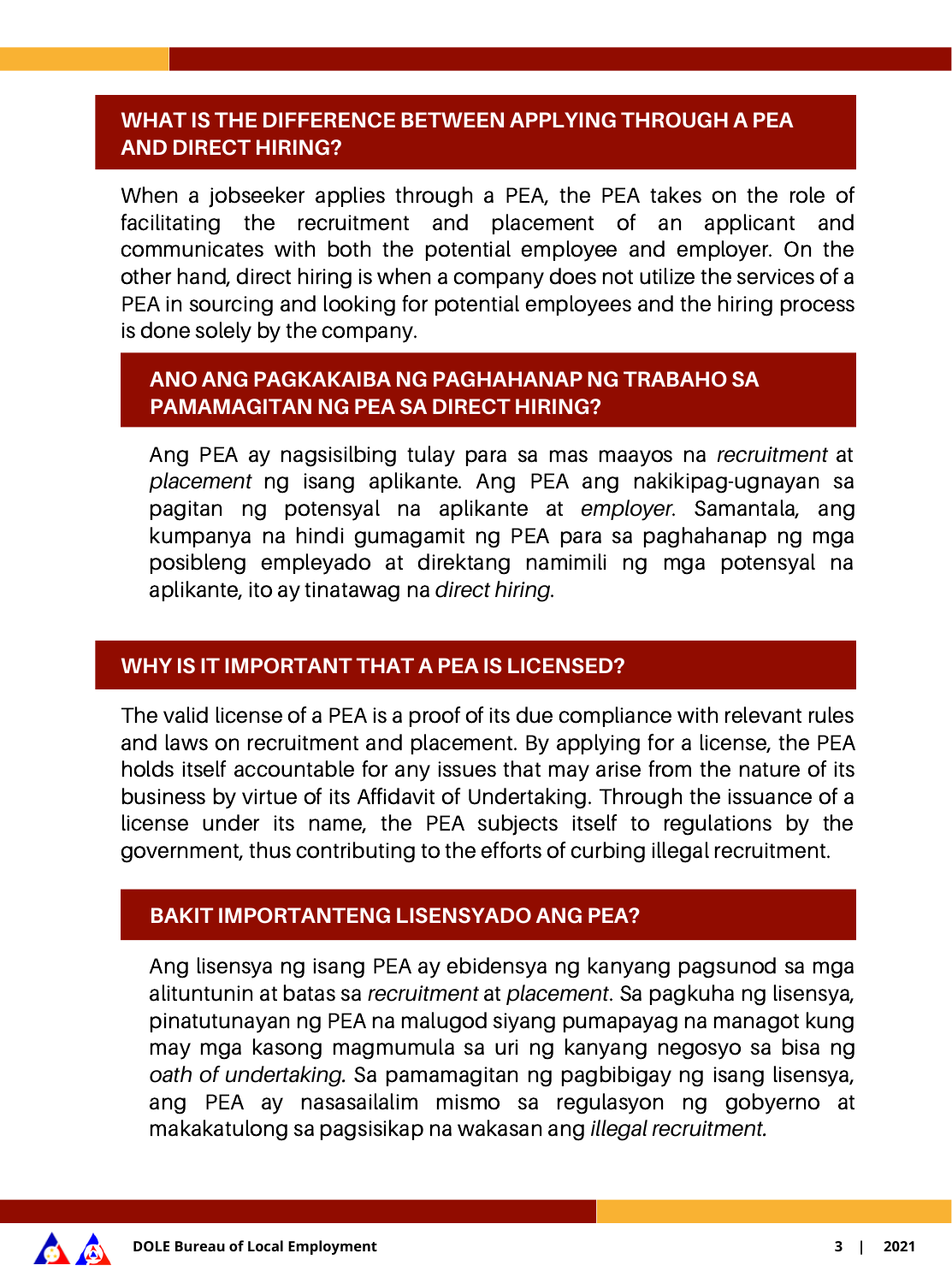#### **WHAT IS ILLEGAL RECRUITMENT?**

Any act of canvassing, enlisting, contracting, transporting, utilizing, hiring, procuring workers, and includes referring, contracting services, promising or advertising for employment abroad or locally, whether for profit or not, when undertaken by a non-license or non-holder of authority. \*

#### **ANO ANG ILLEGAL RECRUITMENT?**

Ito ay anumang uri ng pagkuha, pagtatala, pangongontrata, paglilipat, paggamit, pagtanggap sa trabaho kasama na ang pag-endorso ng trabaho sa loob at labas ng bansa nang may kapalit na kita o wala kung isinagawa ng isang hindi lisensyado o awtorisadong ahensiya (PEA).

## **DO I HAVE TO PAY ANY FEE IF I SEEK FOR THE SERVICES OF A PEA?**

No, there is no fee to be paid to PEA. Under Article VI, Section 1 of Department Order Nos. 216 and 217, Series of 2020, it is prohibited to deduct fees from the salaries or wages of the worker. Service fees may only be charged to the employers based on the service contract.

Additionally, the cost of pre-employment requirements for kasambahay shall be borne by the prospective employer or the agency.

#### **KAILANGAN KO BANG MAGBAYAD KUNG MAGPAPATULONG AKO SA PEA NA MAGHANAP NG TRABAHO?**

Hindi. Walang kaukulang bayad ang serbisyo ng PEA. Ayon sa Article VI, Section 1 ng Department Order Nos. 216 and 217, Series of 2020, mahigpit na ipinagbabawal ang pagkaltas ng kabayaran ng kabayaran mula sa mga manggagawa. Ang *service fees* ay dapat bayaran ng *employer* lamang na nakasulat sa kontrata.

Kaugnay nito, ang anumang gastos sa *requirements* upang makapagsimula ang kasambahay ay dapat ding akuin ng *employer* o ng *agency* kung saan siya natanggap.

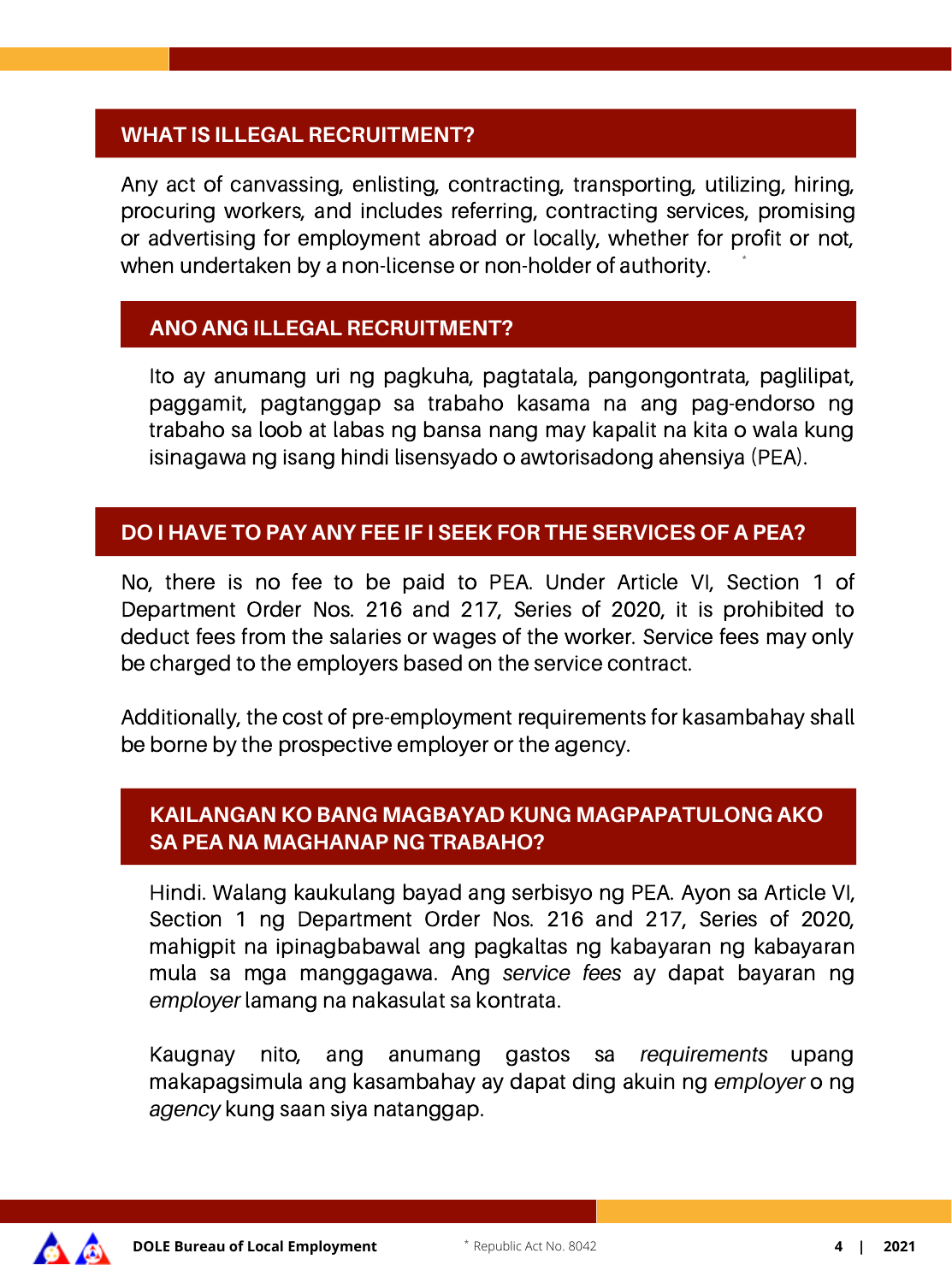## **HOW DO I KNOW THAT A PEA IS LEGITIMATE?**

PEAs are legitimate if they are issued license to operate by DOLE. PEA may also operate a branch, provided that they have Authority to Operate Branch Office.

#### **PAANO KO MALALAMANG LEHITIMO ANG ISANG PEA?**

Ang isang legal na PEA ay mayroong lisensya na mag-*operate* na galing sa DOLE. Ang mga PEA ay maaari ring magkaroon ng operasyon sa pamamagitan ng kanilang mga branch o sangay kung sila ay mayroong karampatang pahintulot para mag-recruit.

## **HOW CAN I CHECK IF THE PEA IS AUTHORIZED OR LICENSED BY DOLE?**

Jobseekers and employers are advised to transact only with licensed PEAs. Stakeholders may check if a PEA is licensed by checking the website of the Bureau of Local Employment (www.ble.dole.gov.ph) and the respective websites of the DOLE Regional Offices.

Additionally, the license must reflect the name of the owner, president, or authorized representative, as the case may be. The license is nontransferable; neither can be conveyed nor assigned to any other person or entity other than the one in whose favor it was issued.

#### **PAANO KO MALALAMAN KUNG ANG ISANG PEA AY AWTORISADO AT MAY LISENSYA MULA SA DOLE?**

Ang mga naghahanap ng trabaho at employer ay dapat lamang makipagtransaksyon sa mga lisensyadong PEAs. Maaaring makita kung ang PEA ay may lisensya mula sa DOLE sa website ng Bureau of Local Employment (www.ble.dole.gov.ph) at sa mga website ng DOLE Regional Offices.

Ang lisensya ng isang PEA ay dapat mayroong pangalan ng may-ari, presidente, o awtorisadong kinatawan. Ang lisensyang ito ay *nontransferable* o hindi maaring ipagamit sa ibang tao o ahensya maliban sa mga tao o ahensyang pinagkalooban nito.

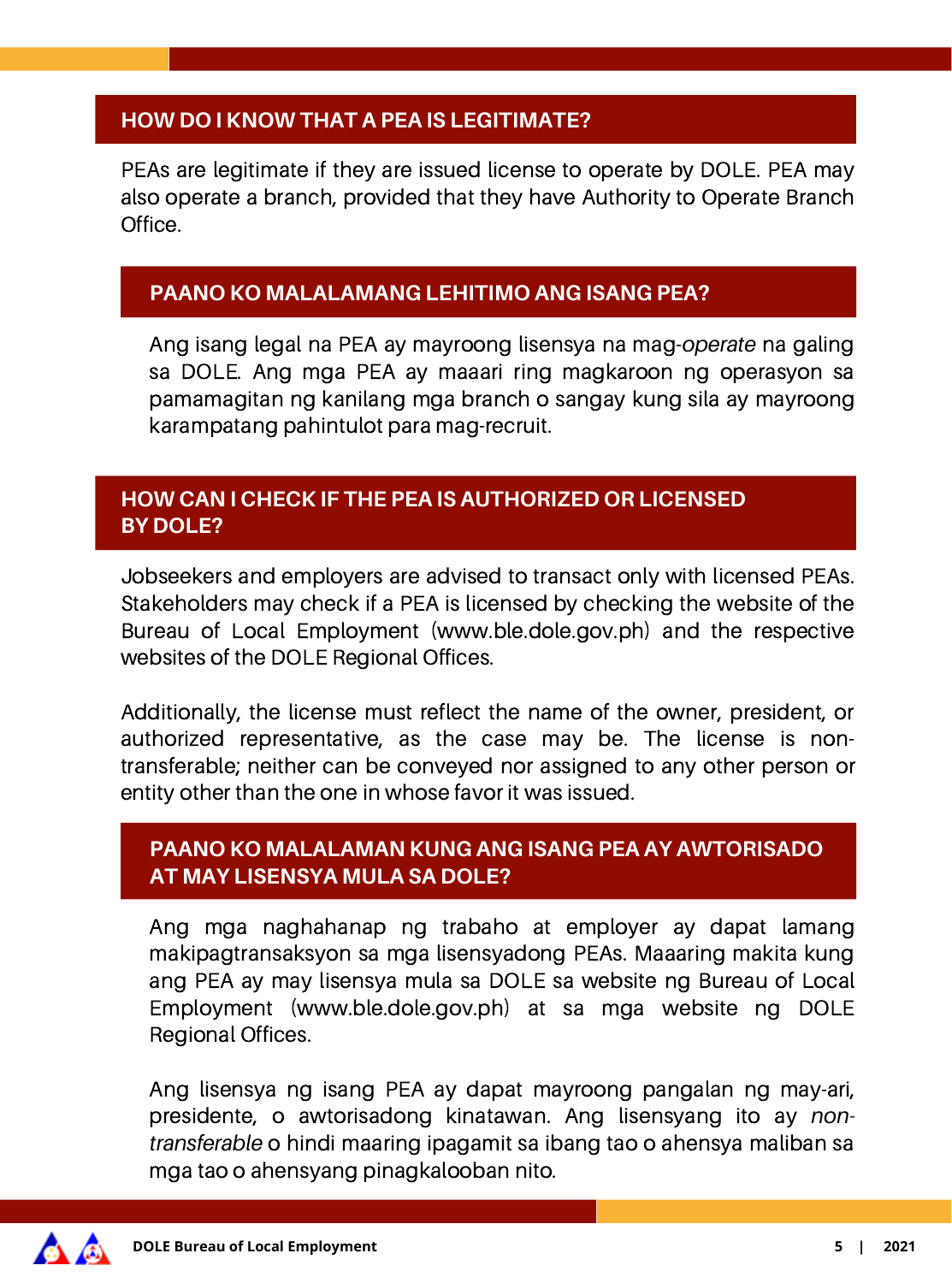#### **CAN A PEA RECRUIT FILE A COMPLAINT AGAINST THE PEA LICENSEE?**

Yes, written complaints on the offenses classified under DO Nos. 216 and 217, Series of 2020 shall be filed at the DOLE RO which issued the license. If the complaint is against the employer for unpaid wages and benefits, it must be filed at the DOLE RO having jurisdiction over the place of work. However, if the complaint against the employer/s, agency owner/s, or representative/s is criminal in nature, it may be filed at the DOLE RO having jurisdiction over where the act was committed or the complainant's place of residence for proper assistance, documentation and referral/possible endorsement to the Prosecutor's Office.

## **MAAARI BANG IREKLAMO ANG ISANG LISENSYADONG PEA NG KANYANG NI-**RECRUIT**?**

Oo, kailangan lamang sumulat ng reklamo na nakasaad sa DO Nos. 216 at 2017, Series of 2020 at ihain sa DOLE RO na nagkaloob ng lisensya sa PEA. Kung ang nirereklamo ay ang employer dahil sa hindi nito pagbabayad ng sahod o benepisyo, ang reklamo ay kailangang ihain sa DOLE RO na nakakasakop kung saan nagtatrabaho ang empleyado. Kung ang inirereklamo ay employer, may-ari ng agency o kinatawan nito ay patungkol sa kasong kriminal, maaaring makipag-ugnayan sa DOLE RO na nakakasakop kung saan naganap ang krimen o sa DOLE RO kung saan nakatira ang nagrereklamo para sa karampatang tulong, pagdodokumento at posibleng pag-endorso sa Tanggapan ng Tagausig.

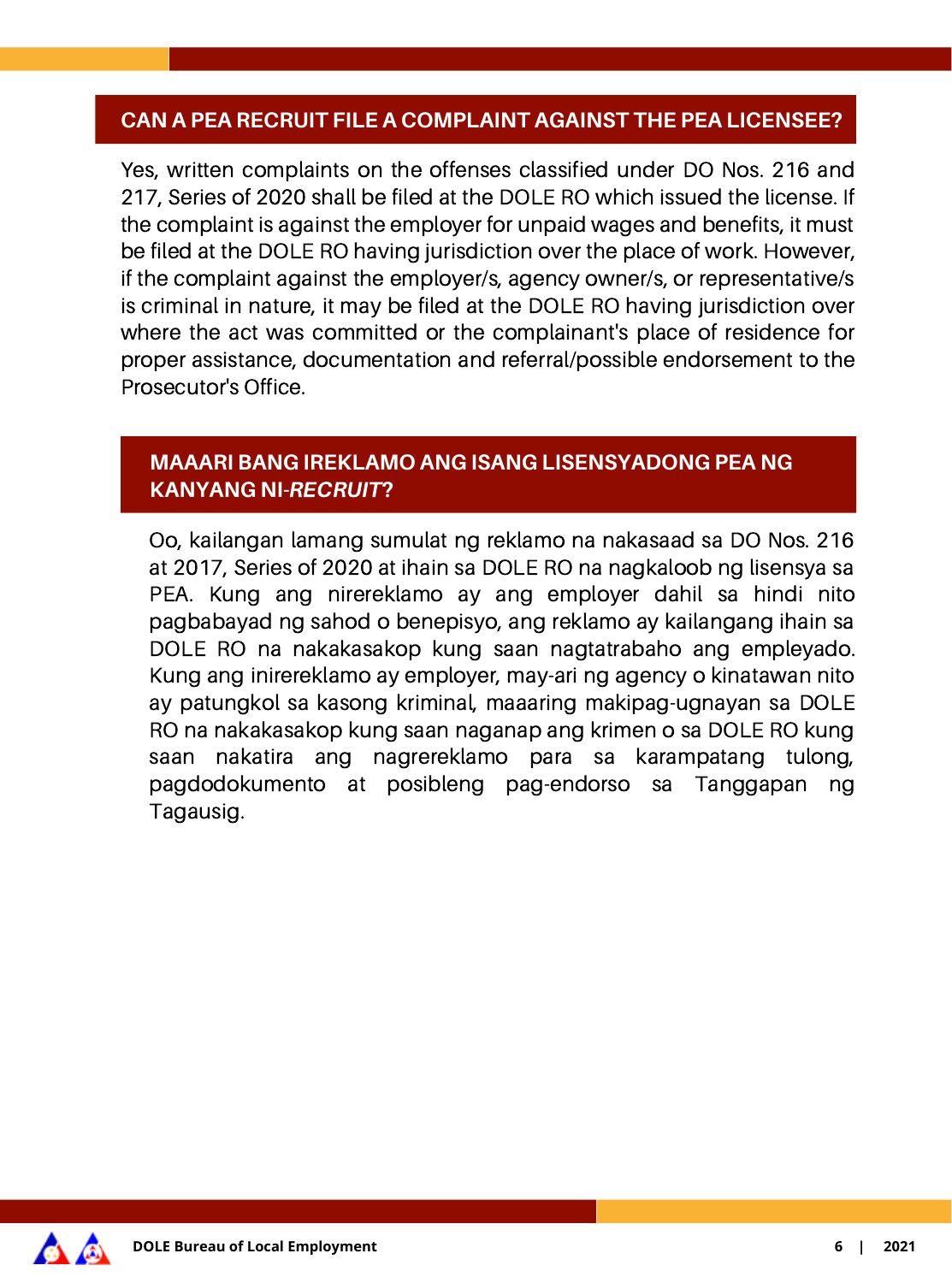## **FOR PEA LICENSE APPLICANTS**

#### **HOW DO I DETERMINE IF I AM QUALIFIED TO APPLY FOR A PEA LICENSE?**

The following must be satisfied to be able to apply for a PEA license:

- For single proprietors, you must be a Filipino citizen with a minimum net worth of one million pesos (P1,000,000).
- For corporations, 75% of the minimum capital stock of the minimum paid up capital of one million pesos (P1,000,000) must be owned and controlled by resident Filipinos.

#### **PAANO KO MALALAMAN KUNG KWALIPIKADO AKONG MAG-APPLY PARA SA LISENSYA NG PEA?**

Upang makapag-apply ng PEA license, ang mga aplikante ay dapat:

- Filipino citizen at may net worth na hindi bababa sa isang milyong piso (P1,000,000) para sa mga single proprietors o isahang pagmamay-ari.
- Pagmamay-ari at kontrolado ng mga Filipino ang capital stock na hindi bababa sa 75% mula sa paid up capital na isang milyong piso (P1,000,000) para sa mga korporasyon.

## **HOW DO I DETERMINE IF I AM DISQUALIFIED TO APPLY FOR A PEA LICENSE?**

The applicant is disqualified to apply for a PEA license if the applicant falls in any of the following:

- Those with pending cases and probable cause or convicted of illegal recruitment, trafficking in persons, anti-child labor law violation, or crimes involving moral turpitude;
- Those with previously revoked or cancelled PEA license:
- Cooperatives whether registered or not under the Cooperative Act of the Philippines;
- Law enforcers and any official or employee of DOLE; and
- Training institutions whether for tech-voc or not.

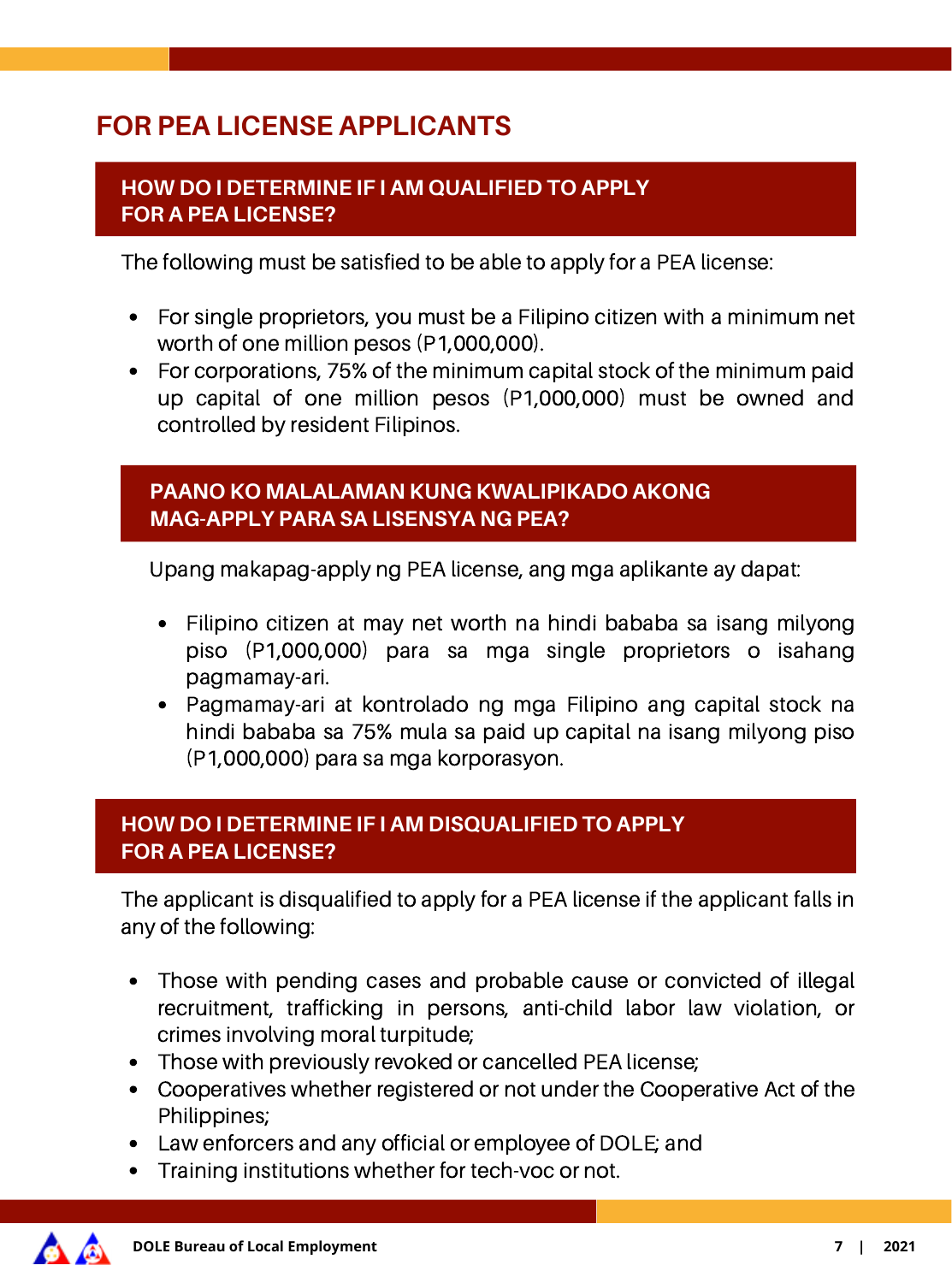Note: Sole proprietors, partnerships, or corporations licensed to engage in private recruitment and placement for local employment are prohibited from engaging in job contracting or subcontracting activities.

## **PAANO KO MALALAMAN KUNG HINDI AKO KWALIPIKADO MAG-APPLY PARA SA LISENSYA NG PEA?**

Ang mga sumusunod ay diskwalipikado o hindi maaaring mag-apply ng PEA license:

- Mga may nakabinbin na kaso at maaaring maging sanhi o nahatulan ng illegal recruitment, trafficking sa mga tao, paglabag sa batas laban sa labor ng bata, o mga krimen na kinasasangkutan ng moral turpitude;
- Mga nabawian o kinansela ang PEA license;
- Mga kooperatiba, rehistrado man o hindi sa ilalim ng Cooperative Act of the Philippines;
- Mga nagpapatupad ng batas at sinumang opisyal o empleyado ng DOLE; at
- Training institutions para sa tech-voc o hindi.

Tandaan: Ang mga lisensyadong nag-iisang pagmamay-ari, sosyohan o mga korporasyon upang magsagawa ng *private recruitment* at *placement* para sa lokal na trabaho ay ipinagbabawal sa mga gawain tulad ng *contracting* at *subcontracting*.

#### **WHAT ARE THE REQUIREMENTS FOR THE ISSUANCE OF PEA LICENSE?**

The following shall be submitted by the applicant for PEA license:

- Accomplished application form;
- Valid NBI clearance of the applicant owner, or the partners in case of partnership, or in case of corporation, its officers and directors;
- Certified true copies of the Certificate of Business Name;
- Registration, for single proprietorships; or certified true copies of the Articles of Partnership, Certificate of Incorporation, By-Laws, and Updated General Information Sheet (GIS) from the Securities and Exchange Commission, for partnerships and corporations;

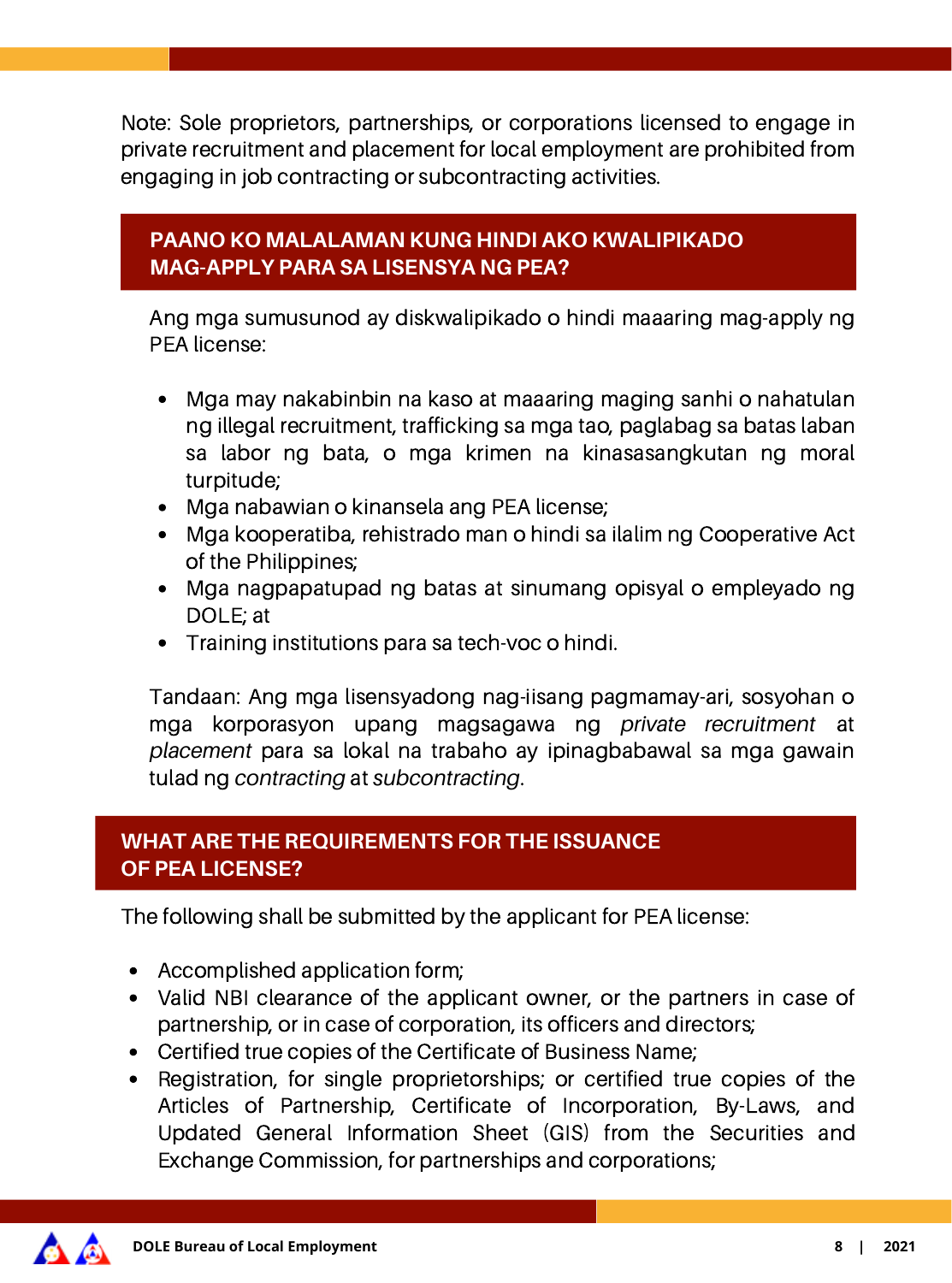- For the net worth, notarized Statement of Assets, Liabilities, and Net Worth (SALN) or an audited financial statement duly received by the Bureau of Internal Revenue;
- For the paid-up capital, Articles of Partnership or Incorporation and certified true copy of the GIS;
- Office space with floor area of at least forty (40) square meters for the exclusive use of the agency with documentary proof of ownership, such as Transfer Certificate of Title or Contract of Lease for a period of at least one (1) year with an option for renewal.
- Certificate of No Pending Case from DOLE;
- Notarized Affidavit of Undertaking; and
- Certificate of participation/attendance by the owner, partners, president, general managers, or agency's management representative to the preapplication orientation.

## **ANO ANO ANG MGA KINAKAILANGAN SA PAG-APPLY NG PEA LICENSE?**

Ang mga sumusunod ay kailangan ng mga aplikante para sa PEA license:

- Kumpletong application form;
- Valid NBI clearance ng may-ari, o kasosyo para sa partnership o mga opisyal at direktor para sa mga korporasyon;
- Certified true copies ng Certificate of Business Name Registration, para sa mga single proprietorship'
- Certified true copies ng Articles of Partnership, Certificate of Incorporation, By-Laws, at updated General Information Sheet (GIS) mula sa Securities and Exchange Commission para sa partnerships at korporasyon;
- Para sa net worth, notaryadong Statement of Assets, Liabilities, and Net Worth (SALN) o isang audited financial statement na tinanggap ng Bureau of Internal Revenue;
- Para sa paid-up capital, Articles of Partnership or Incorporation at certified true copy of the GIS;
- Office space na may lawak na hindi bababa sa forty (40) square meters para sa eksklusibong gamit lamang ng kumpanya na may kaukulang dokumento ng pagmamay-ari, tulad ng Transfer Certificate of Title o Contract of Lease na hindi bababa sa isang taon at may opsyon para sa renewal;

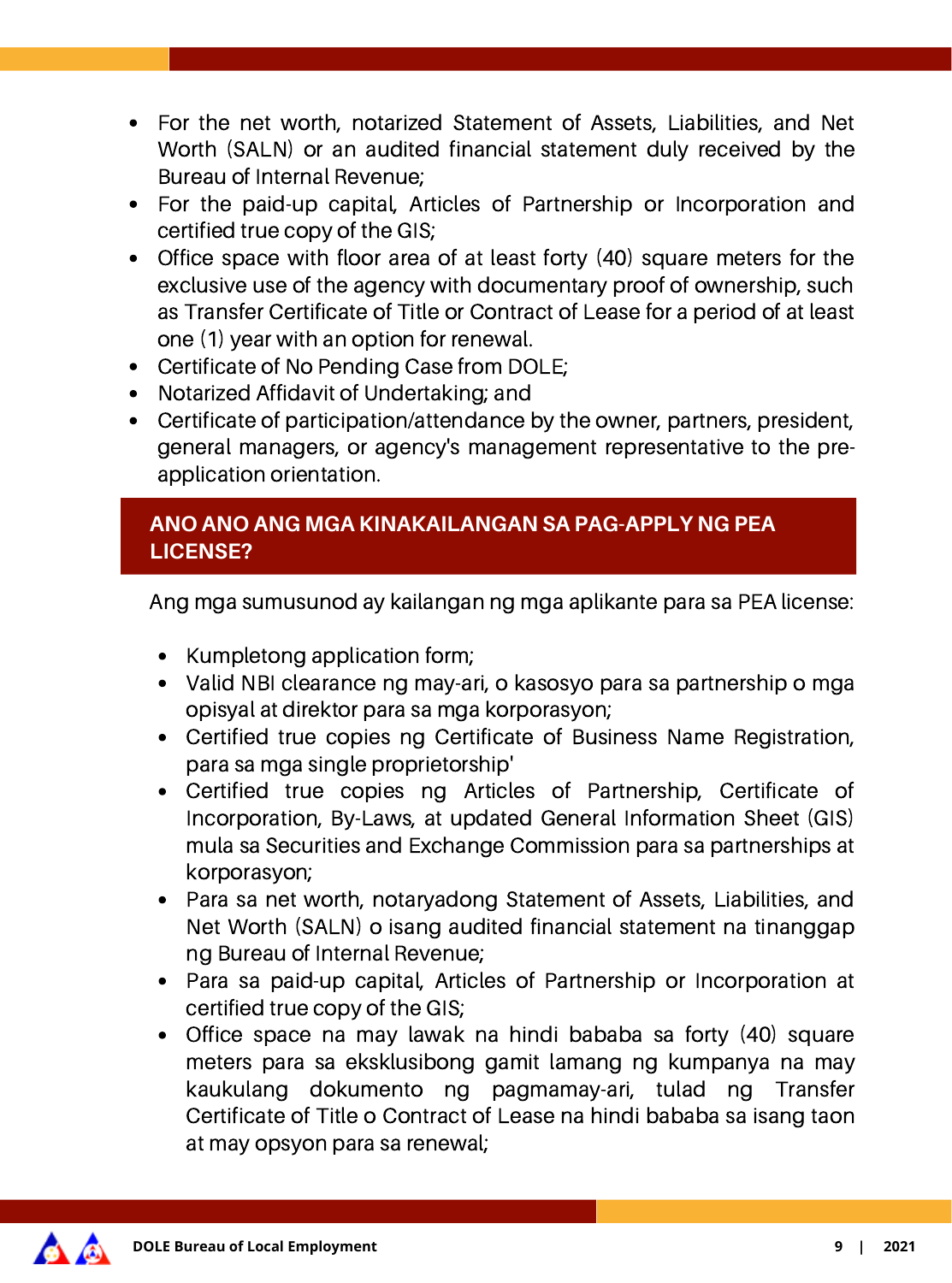- Certificate of No Pending Case mula sa DOLE;
- Notaryadong Affidavit of Undertaking; at
- Certificate of participation/attendance ng may-ari, kasosyo, presidente, managers, o kinatawan ng kumpanya o ahensiya sa preapplication orientation.

## **WHAT IS AN AUTHORITY TO RECRUIT?**

It is a document issued by the DOLE Regional Director authorizing a person to conduct recruitment activities for local employment outside the principal place of business other than the PEA licensee.

## **ANO ANG AUTHORITY TO RECRUIT?**

Ito ay isang dokumento na iniisyu ng DOLE Regional Director na nagpapahintulot sinumang tauhan na magsagawa ng recruitment sa labas ng lugar o address ng opisina maliban sa lisensyadong PEA.

## **HOW DOES A PEA APPLY AND WHAT ARE THE REQUIREMENTS FOR THE ISSUANCE OF AUTHORITY TO RECRUIT?**

The following shall be submitted by the PEA licensee for the issuance of Authority to Recruit:

- Letter request by the PEA indicating the list of job vacancies, potential employers, exact date and venue of the recruitment activity, and the name/s of the designated representative/s;
- Certified true copy of valid PEA license;
- NBI clearance of the authorized representative to be issued with Authority to Recruit; and
- Certificate of No Pending Case from DOLE.

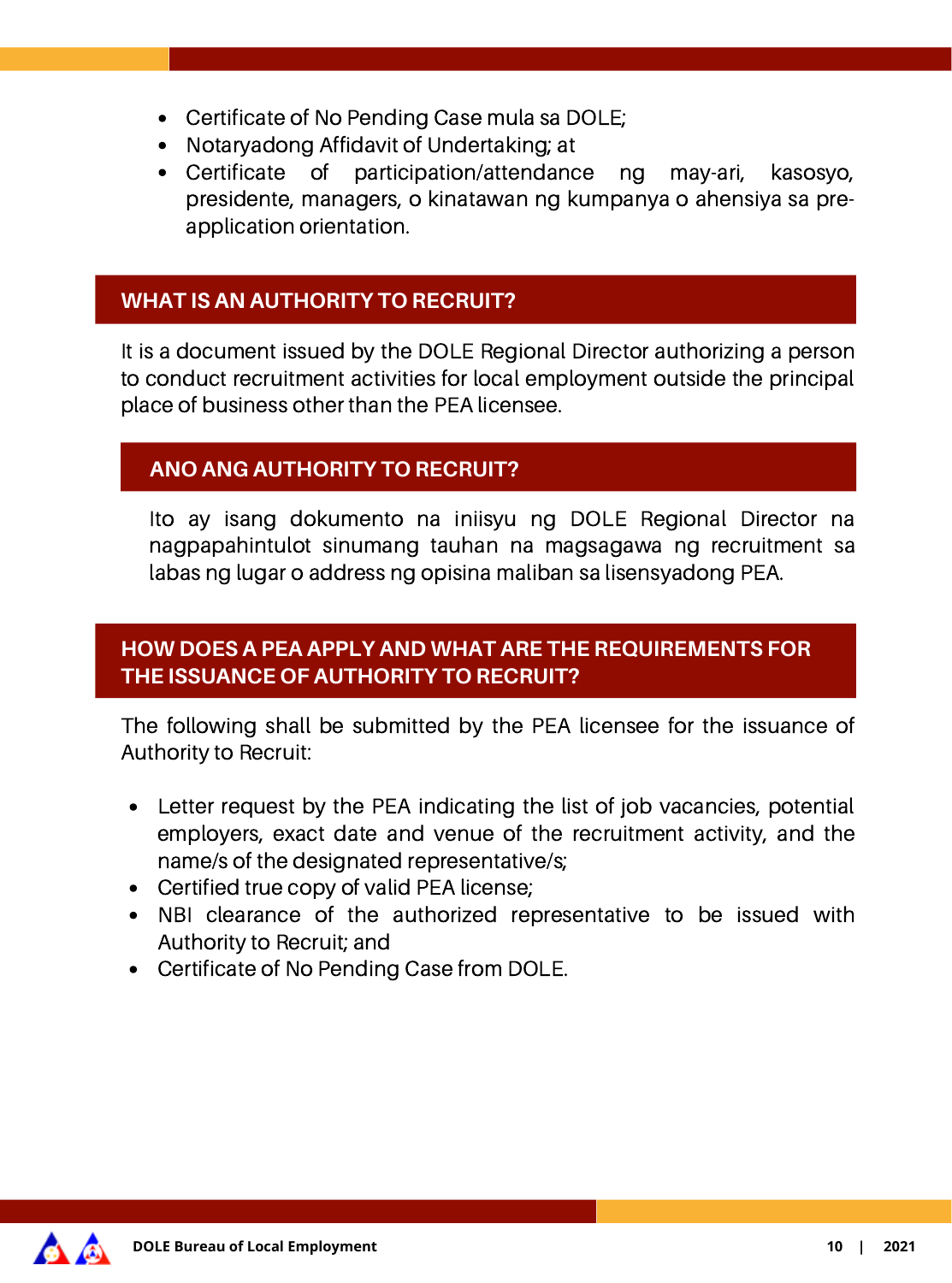## **PAANO MAG-APPLY ANG PEA AT ANO ANG MGA KINAKAILANGAN SA PAG-ISYU NG AUTHORITY TO RECRUIT?**

Ang mga sumusunod ang kailangan isumite ng mga lisensyadong PEA para mag-apply ng Authority to Recruit:

- Sulat ng pakiusap mula sa PEA licensee kung saan nakasaad ang listahan ng bakanteng trabaho, potential employers, eksaktong petsa at lugar ng recruitment activity, at mga pangalan ng mga itinalagang kinatawan;
- Certified true copy ng valid PEA license;
- NBI clearance ng authorized representative na nakapangalan sa Authority to Recruit; at
- Certificate of No Pending Case mula sa DOLE.

#### **WHAT IS AN AUTHORITY TO OPERATE BRANCH OFFICE (ATOBO)**

It is a document issued by the DOLE Regional Director authorizing a PEA to establish and operate a branch office.

#### **ANO ANG AUTHORITY TO OPERATE BRANCH OFFICE (ATOBO)?**

Ito ay isang dokumento na iniisyu ng DOLE Regional Director na nagpapahintulot sa isang PEA na magtayo at magpalakad ng isang branch office.

#### **WHAT ARE THE REQUIREMENTS FOR THE ISSUANCE OF AUTHORITY TO OPERATE BRANCH OFFICE (ATOBO)?**

The following shall be submitted by the PEA licensee for the issuance of Authority to Operate Branch Office:

- Duly accomplished application form:
- Certified true copy of the valid PEA license;
- Organizational structure of the branch office, including the names of manager and staff members;
- NBI clearance of the branch manager and staff members; and
- Certification that the branch office has an office space of at least 30 square meters for the exclusive use of the branch use.

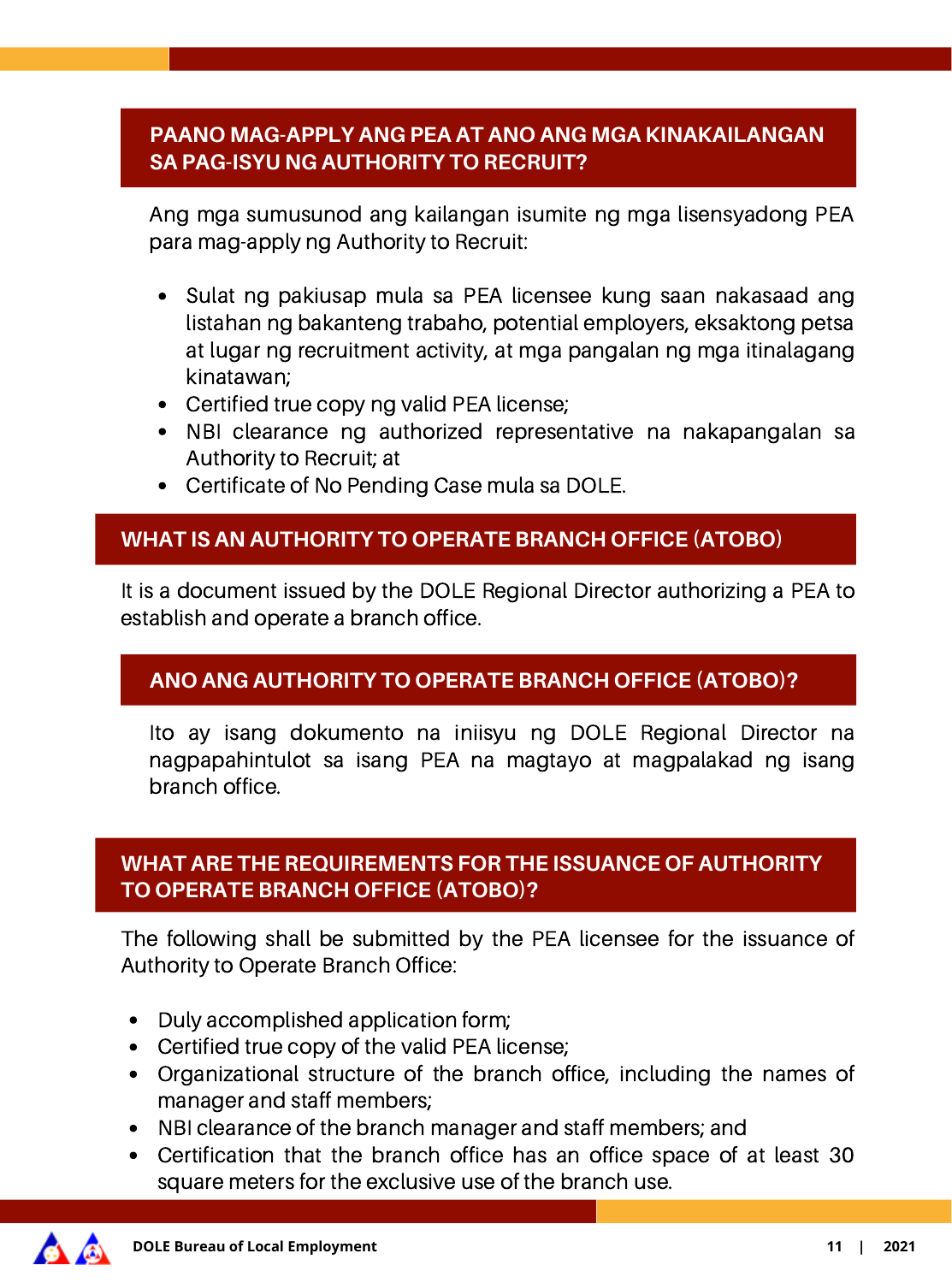## **ANO ANO ANG MGA KINAKAILANGAN SA PAG-ISYU NG AUTHORITY TO OPERATE BRANCH OFFICE?**

Ang mga sumusunod ang kailangan isumite ng mga lisensyadong PEA para mag-apply ng Authority to Operate Branch Office:

- Kumpletong application form;
- Certified true copy ng valid PEA license;
- Organizational structure ng branch office, kasama ang mga pangalan manager and staff members;
- NBI clearance ng branch manager at tauhan; at
- Certification na nagsasaad na ang branch office ay may lawak na hindi bababa sa 30 square meters para sa eksklusibong paggamit lamang ng branch office.

## **WHERE SHOULD I FILE AN APPLICATION FOR PEA LICENSE/ AUTHORITY TO RECRUIT (ATR) AND ATOBO?**

The applicant must file the following with:

- **PEA license** at the DOLE Regional Office having jurisdiction over the place where the applicant intends to establish its office.
- **Authority to Recruit** at the DOLE Regional Office where the applicant intends to conduct recruitment activity.
- **ATOBO** at the DOLE Regional Office having jurisdiction over the intended location of the branch office.

## **SAAN AKO MAAARING MAG-APPLY NG PEA LICENSE/ AUTHORITY TO RECRUIT (ATR) AT ATOBO?**

Ang aplikante ay maaaring mag-apply sa mga sumusunod:

- **PEA license** sa DOLE Regional Office na nasasakupan ang lugar kung saan magtatayo ng opisina ang aplikante.
- **Authority to Recruit** sa DOLE Regional Office kung saan ninanais ng aplikante na magsagawa ng recruitment activity.
- **ATOBO** sa DOLE Regional Office na nasasakupan ang lugar kung saan magtatayo ng branch office.

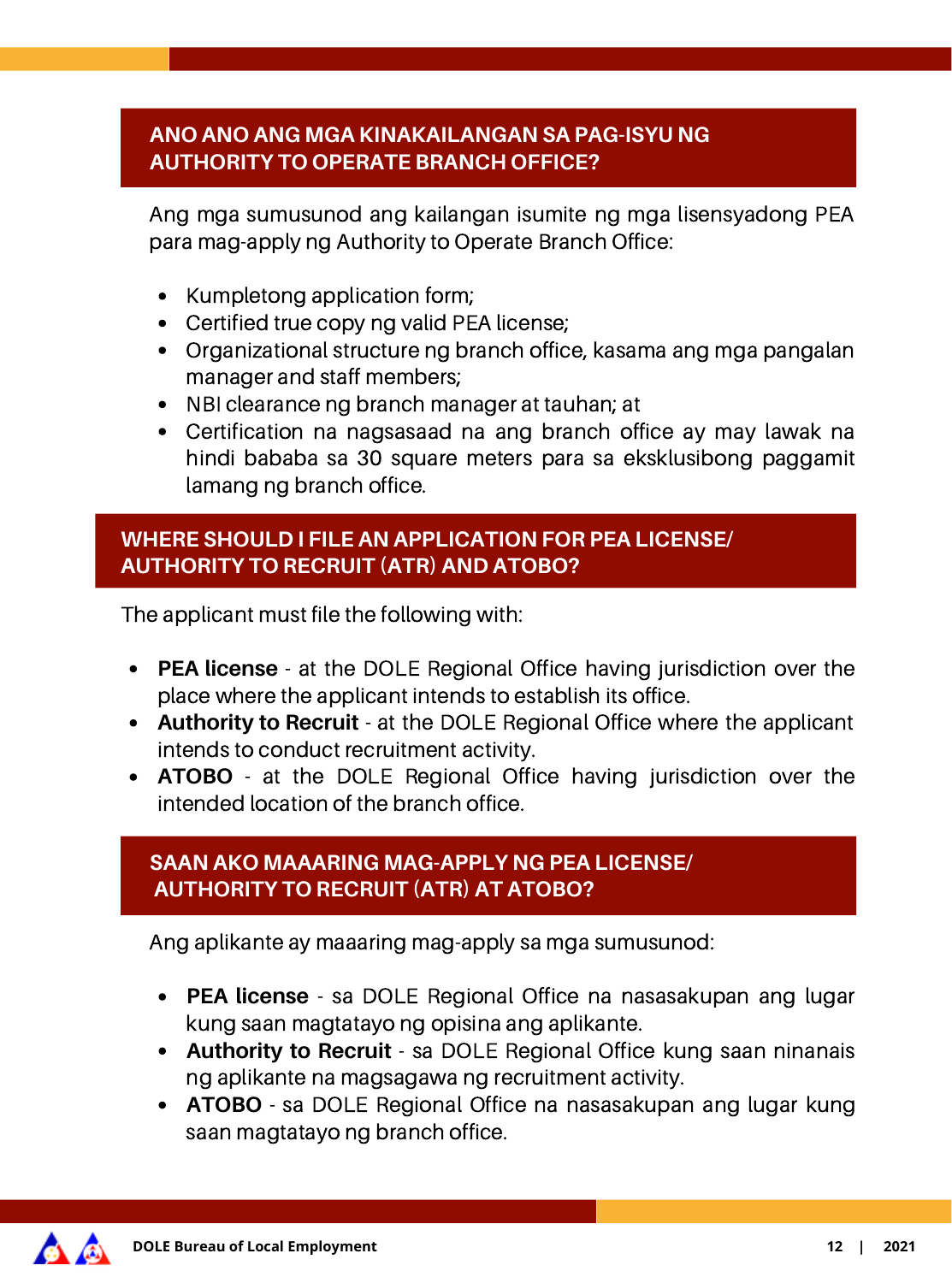## **CAN MY APPLICATION/S FOR PEA LICENSE, AUTHORITY TO RECRUIT, OR AUTHORITY TO OPERATE BRANCH OFFICE BE DENIED?**

Yes. DOLE Department Order Nos. 216 and 217, Series of 2020 enumerates the grounds in which applications for license, Authority to Recruit, or Authority to Operate Branch Office shall be denied.

#### **MAARI BANG HINDI MATANGGAP ANG AKING APLIKASYON SA PEA LICENSE, AUTHORITY TO RECRUIT, O AUTHORITY TO OPERATE BRANCH OFFICE?**

Ang aplikasyon sa PEA license, Authority to Recruit, at Authority to Operate Branch Office, ay maaring ma-deny o tanggihan base sa mga kadahilanang nakalista sa DOLE Deparment Order Nos 216 at 217, Series of 2020.

#### **WHAT IS THE VALIDITY OF MY PEA LICENSE, AUTHORITY TO RECRUIT, AND AUTHORITY TO OPERATE BRANCH OFFICE?**

The PEA license shall be valid for three (3) years, and the Authority to Operate Branch office shall be co-terminus with the license. The Authority to Recruit shall be valid in the date and venue as indicated for a maximum of five (5) days. The recruitment activity shall be conducted during the normal business hours.

## **GAANO KATAGAL ANG BISA NG AKING PEA LICENSE, AUTHORITY TO RECRUIT, AT AUTHORITY TO OPERATE BRANCH OFFICE?**

Ang isang PEA license ay may bisa hanggang tatlong (3) taon at ang Authority to Operate Branch Office ay nakaalinsunod sa bisa ng isang PEA license. Ang Authority to Recruit ay may bisa lamang sa petsa at lugar na nakasad sa dokumento mula sa Regional Office at hindi lalagpas ng limang (5) araw. Ang recruitment activity ay maaari lamang gawin sa normal na oras ng pagtatrabaho.

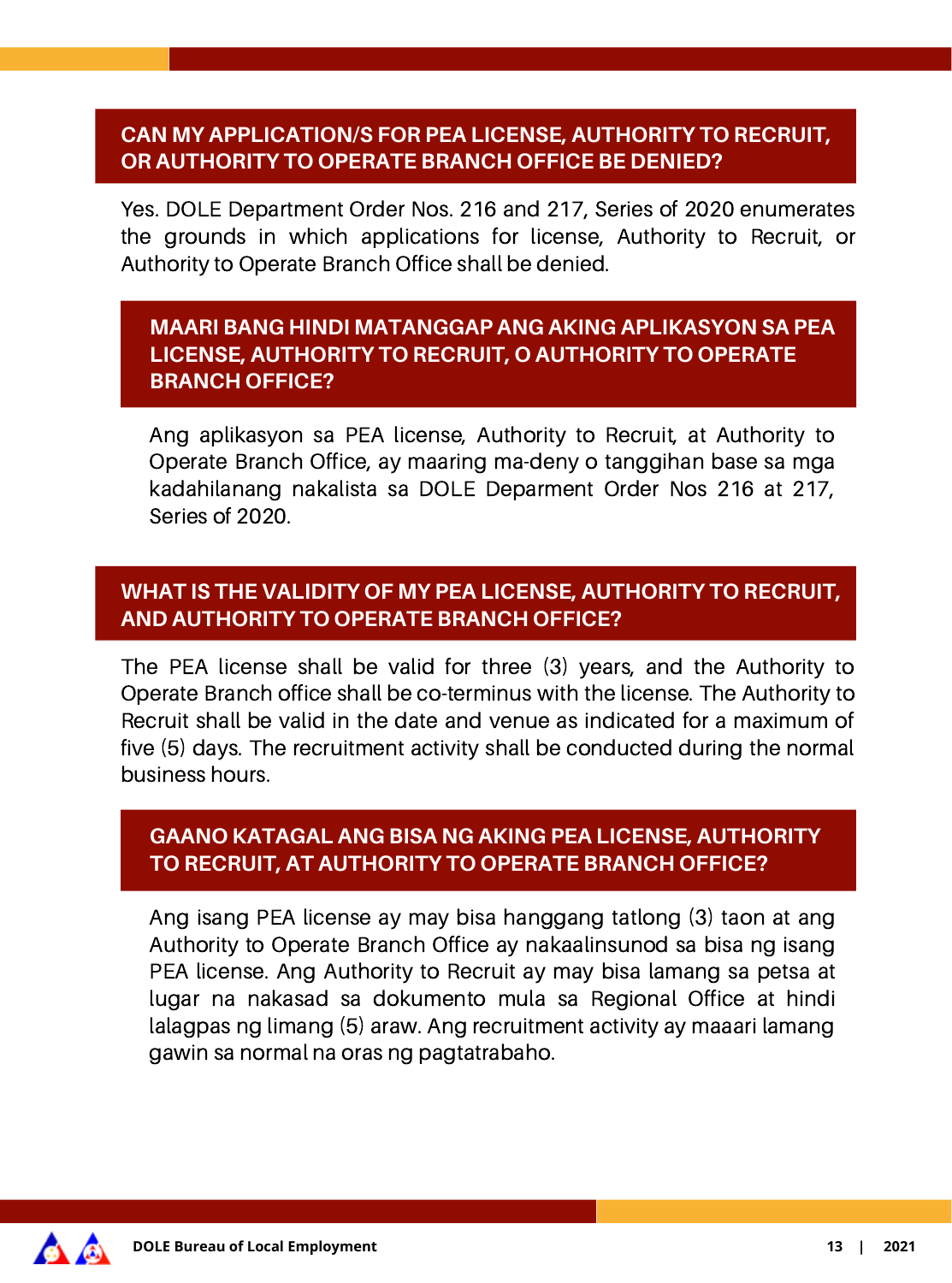#### **HOW FAST IS THE PROCESSING PERIOD AND HOW MUCH SHOULD I PAY FOR THE APPLICATION AND PROCESSING OF PEA LICENSE, AUTHORITY TO RECRUIT, AND AUTHORITY TO OPERATE BRANCH OFFICE?**

**GAANO KABILIS BAGO MAKUHA AT MAGKANO ANG AKING BABAYARAN PARA SA APLIKASYON AT PAGPROSESO NG PEA LICENSE, AUTHORITY TO RECRUIT, AT AUTHORITY TO OPERATE BRANCH OFFICE?**

| <b>DOCUMENT</b>                                                                                                  | FEE                                      | <b>PURPOSE</b>                                                    |
|------------------------------------------------------------------------------------------------------------------|------------------------------------------|-------------------------------------------------------------------|
| <b>PEA LICENSE</b><br>10 working days upon<br>submission of the<br>complete documentary<br>requirements          | P5,000<br>P15,000<br>P50,000<br>P100,000 | <b>Application fee</b><br>License fee<br>Cash bond<br>Surety bond |
| <b>AUTHORITY TO RECRUIT</b><br>(5 working days upon<br>submission of the<br>complete documentary<br>requirements | P500                                     | <b>Registration fee</b>                                           |
| <b>AUTHORITY TO OPERATE</b><br><b>BRANCH OFFICE</b>                                                              |                                          |                                                                   |
| (10 working days upon<br>submission of the<br>complete documentary<br>requirements                               | P5,000<br>P100,000                       | <b>Registration fee</b><br>Surety bond                            |

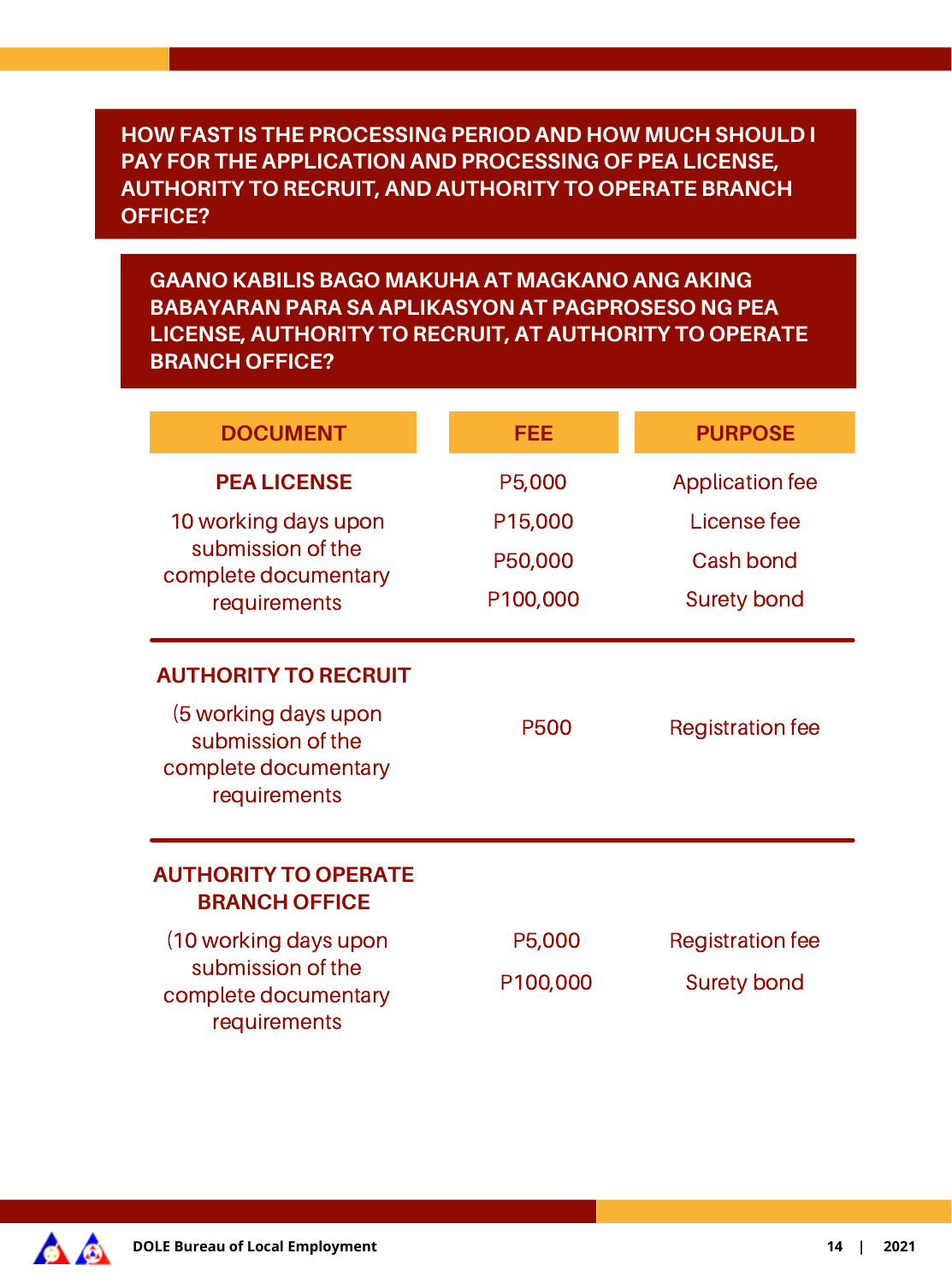#### **CAN A PEA CONDUCT LOCAL RECRUITMENT AND PLACEMENT OF BOTH KASAMBAHAY AND INDUSTRY WORKERS?**

Yes. A PEA can conduct recruitment and placement of both domestic and industry workers, provided that the activities are properly documented and submitted to DOLE using the correct reporting forms.

## **MAAARI BANG MAGSAGAWA ANG ISANG PEA NG RECRUITMENT AT PLACEMENT NG PAREHONG KASAMBAHAY AT INDUSTRY WORKERS?**

Oo. Ang isang PEA ay maaaring magsagawa ng recruitment at placement sa parehong kasambahay at industry workers, sa kondisyong ang mga aktibidad ng ahensya ay nakadokumento nang maayos at naisumite sa DOLE gamit ang wastong porma ng pag-uulat.

## **WHAT IS THE RECRUITMENT AND PLACEMENT PROCEDURE IN CASE THE ACTIVITY IS CONDUCTED OUTSIDE THE OFFICE PREMISES?**

The Field/Provincial Office and PESO staff will monitor and supervise the conduct of the recruitment and placement activity. The recruitment and placement of domestic workers must be conducted in adherence to the *Batas Kasambahay.* The PEA shall require the recruit to submit documents such as resume and conduct a preliminary interview with the jobseeker to determine fitness.

In case the placement of the recruited worker is in another region, the PEA authorized representative shall secure from the DOLE Regional Office for a certification that the recruitment activity is in accordance with the existing guidelines.

#### **ANO ANG SINUSUNOD NA HAKBANG SA RECRUITMENT AT PLACEMENT KUNG SAKALING ANG AKTIBIDAD AY ISINAGAWA SA LABAS O LUGAR NA DI NASASAKUPAN NG OPISINA?**

Ang Field/Provincial Office at PESO ang magmomonitor at mangangasiwa sa aktibidad na isasagawa kaugnay sa *recruitment* at *placement*. Ang *recruitment* at placement ng mga kasambahay ay alinsunod sa Batas Kasambahay. Hihingan ng PEA ang recruit na

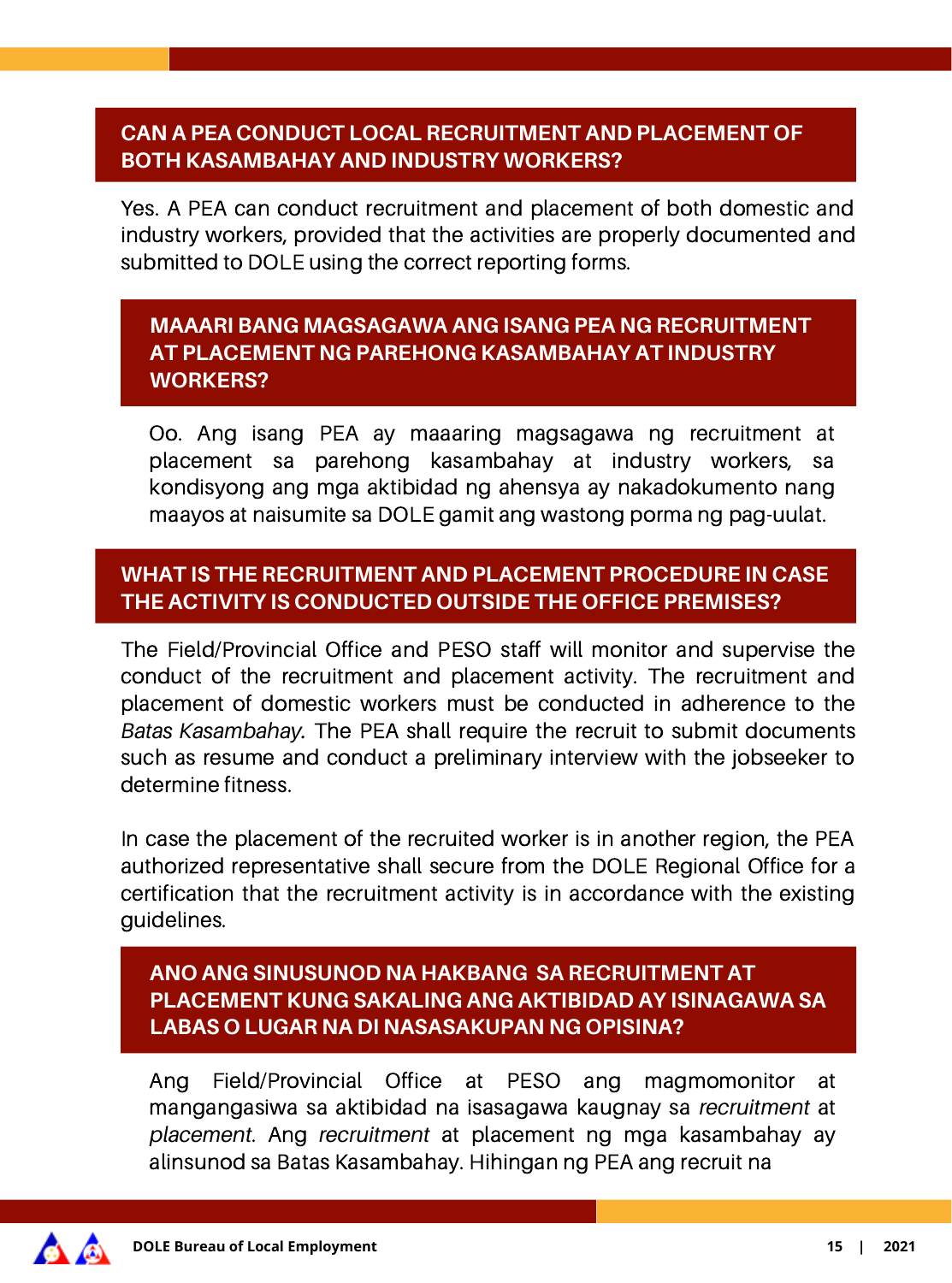magpasa ng mga dokumento katulad ng resume at magsasagawa ito ng inisyal na panayam sa aplikante upang matiyak na siya ay may maayos na kalusugan.

Kung ang placement ng natanggap na manggagawa ay sa ibang rehiyon, nararapat na kumuha mula sa DOLE Regional Office ng katibayan na ang isinagawang aktibidad sa recruitment ay naaayon sa umiiral na mga patakaran.

Para sa karagdagang impormasyon at tulong, pumunta sa pinakamalapit na Public Employment Service Office (PESO) sa inyong lugar o mag-log on sa www.philjobnet.gov.ph.

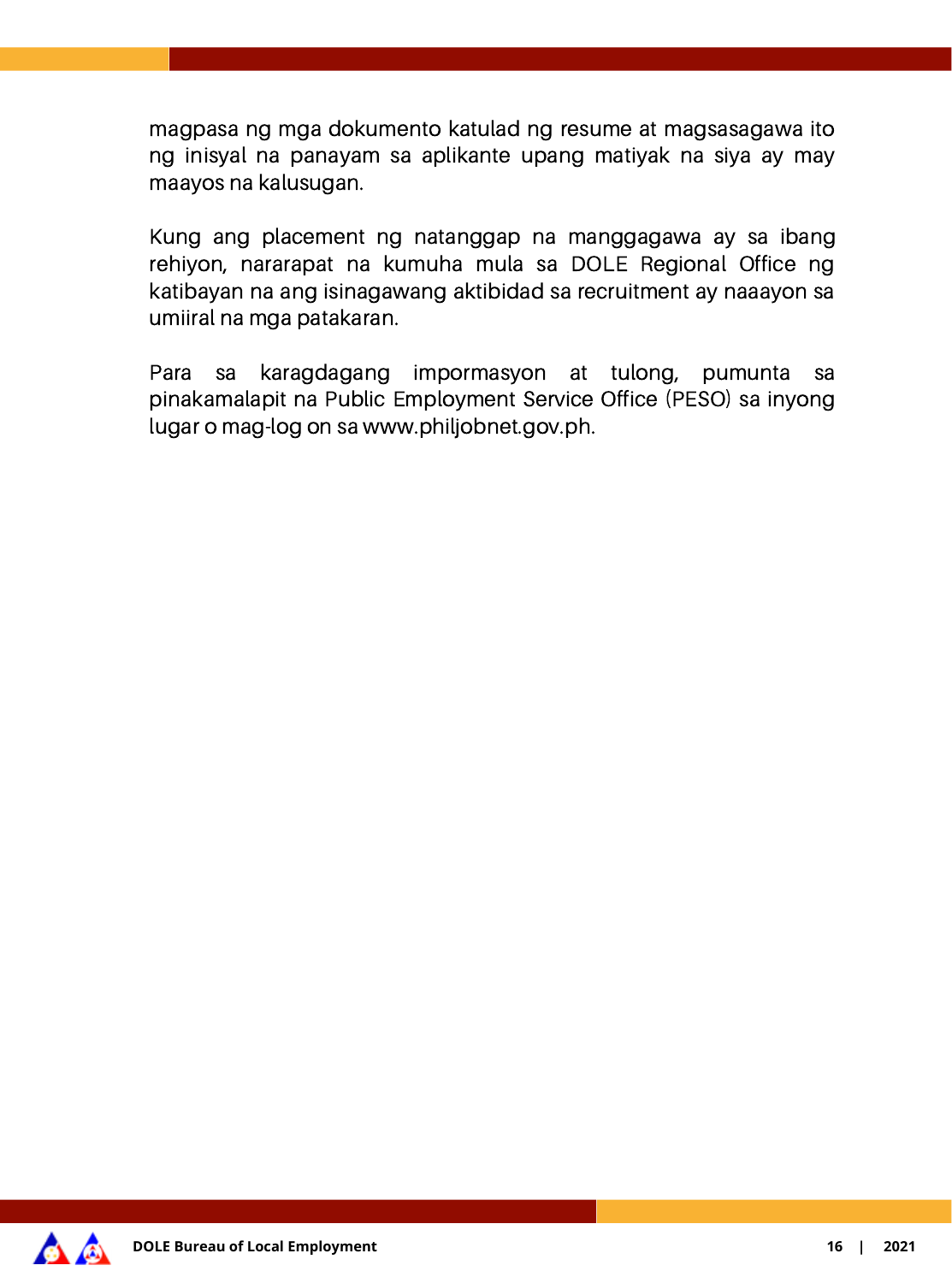#### **DEPARTMENT OF LABOR AND EMPLOYMENT REGIONAL OFFICES**

#### **National Capital Region**

967 Maligaya Street, Malate, Manila http://ncr.dole.gov.ph (02) 8400-6011, (02) 8243-3594

#### **Cordillera Administrative Region**

Cabinet Hill, Baguio City <http://car.dole.gov.ph/> (074) 443-5338

#### **Ilocos Region**

Parammata Building B, Biday, San Fernando City, La Union <http://ro1.dole.gov.ph/> (072) 607-9981

#### **Cagayan Valley Region**

Regional Government Center, Carig Sur, Tuguegarao City, Cagayan <http://ro2.dole.gov.ph/> (078) 844-0133

#### **Central Luzon Region**

Diosdado Macapagal Regional Government Center, Brgy. Maimpis, City of San Fernando, Pampanga <http://ro3.dole.gov.ph/> (045) 455-1619

#### **CALABARZON**

3F & 4F, Andenson Building II, Parian, Calamba City, Laguna <http://calabarzon.dole.gov.ph/> (049) 545-7362

#### **MIMAROPA**

3F, Confil Building, Roxas Drive cor. Sampaguita St., Lumangbayan, Calapan City, Oriental Mindoro <http://mimaropa.dole.gov.ph/> (043) 288-6080

#### **Bicol Region**

Doña Aurora St., Old Albay, Legaspi City <http://ro5.dole.gov.ph/> (052) 480-5831

#### **Western Visayas Region**

Swan Rose Building, Commission Civil St., Jaro, Iloilo City <http://ro6.dole.gov.ph/> (033).320.6904

#### **Central Visayas Region**

3F & 4F, DOLE-RO 7 Building, General Maxilom Avenue corner Gorordo Avenue, Cebu City <http://ro7.dole.gov.ph/> (032) 2662792

#### **Eastern Visayas Region**

DOLE Compound, Trece Martires St., Tacloban City <http://ro8.dole.gov.ph/> (053) 832-0698

#### **Zamboanga Peninsula Region**

3rd Floor, Cortez Bldg., Evangelista St., Sta. Catalina, Zamboanga City <http://ro9.dole.gov.ph/> 062-991-2673

#### **Northern Mindanao Region**

Trinidad Building, Corrales-Yacapin St., Cagayan De Oro City <http://ro10.dole.gov.ph/> (088) 858-1658

#### **Davao Region**

4th Floor Davao Ching Printers Bldg., corner Dacudao Ave. and Lakandula St., Agdao, Davao City <http://ro11.dole.gov.ph/> (082) 227-4289

#### **SOCCSKSARGEN Region**

102 Acepal Building, Mabini Extension, Koronadal City <https://ro12.dole.gov.ph/> (083) 520-0125

#### **CARAGA Region**

Nimfa Tiu Building, J.P. Rosales Avenue, Butuan City <http://caraga.dole.gov.ph/> 085-817-7538

#### **Bureau of Local Employment**

6th Floor, BF Condominium, Solana Street corner Soriano Avenue, Intramuros, Manila (02) 8528-0083, (02) 8527-2453, (02) 8527-2539, and (02) 8528-0087 esrd\_ble@yahoo.com



facebook.com/BLEinfo **Example 2018** Company Usapang Trabaho